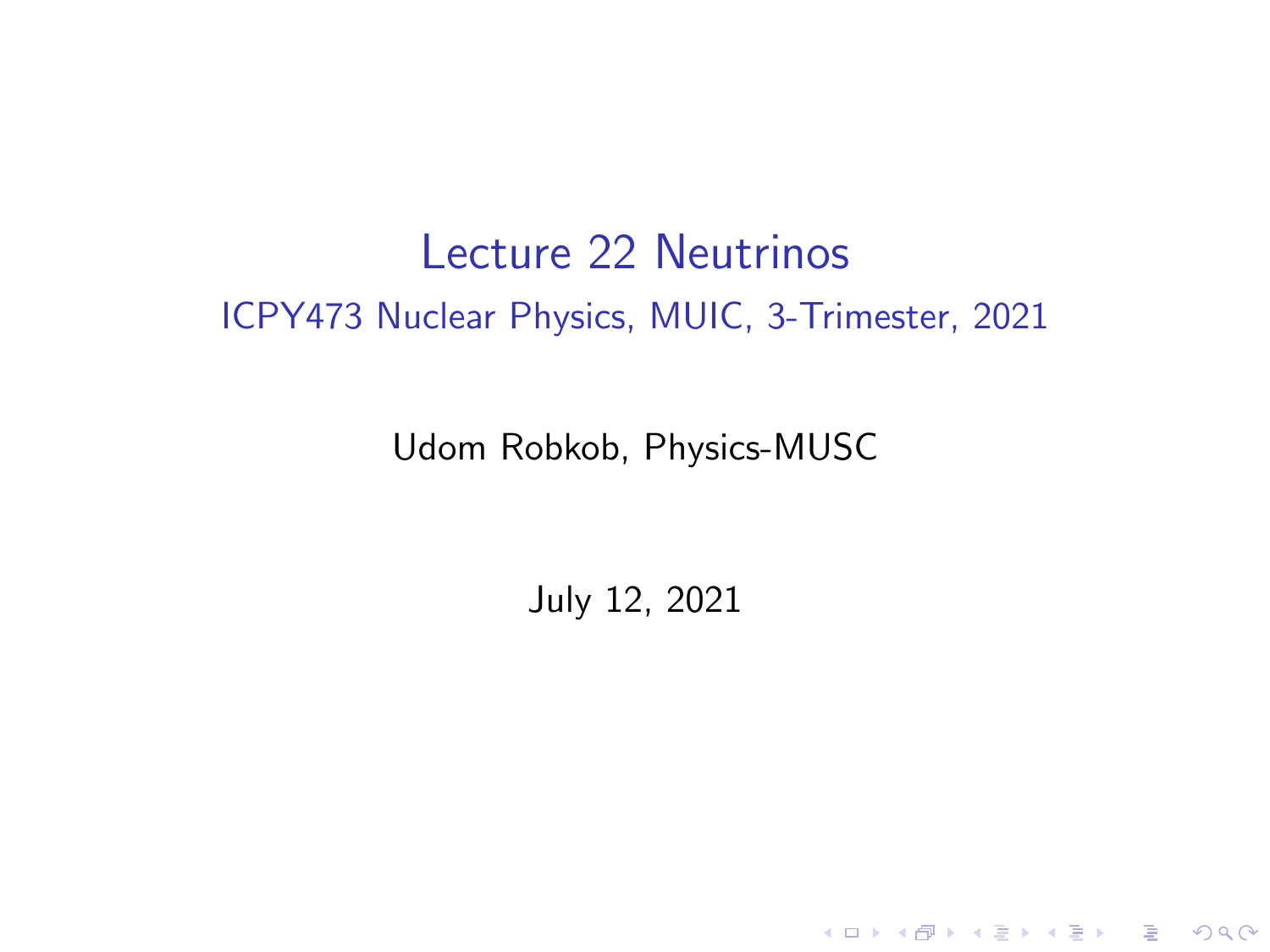# Today Topics

- $\blacktriangleright$  Neutrino properties
- $\blacktriangleright$  Interaction with matter

K ロ ▶ K @ ▶ K 할 ▶ K 할 ▶ | 할 | ⊙Q @

 $\blacktriangleright$  Flavors oscillation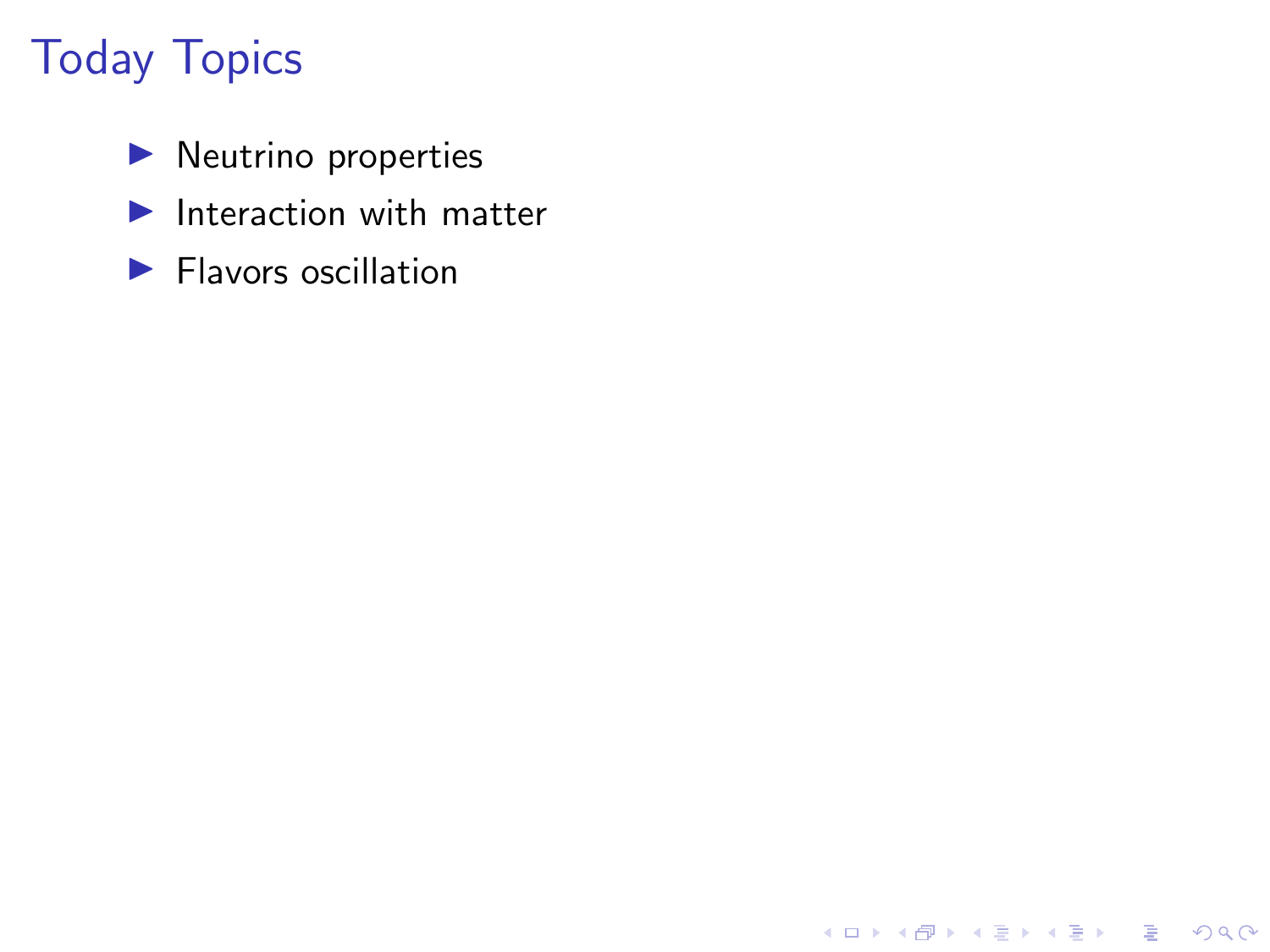### Neutrino Properties

- $\triangleright$  Neutrino is ghost particle in nuclear beta decay, and was first predicted to be exist by W. Pauli. It becomes characteristic of weak interaction.
- $\blacktriangleright$  It was first observed by Clyde Cowan and Frederick Reines. 1956, from interaction of cosmic rays to the Earth atmosphere. This is the electron neutrino  $\nu_e$ .
- $\blacktriangleright$  In 1962, Leon M. Lederman, Melvin Schwartz and Jack Steinberger showed that more than one type of neutrino exists, the muon neutrino  $\nu_{\mu}$  and tauon neutrino  $\nu_{\tau}$ .
- $\blacktriangleright$  Neutrinos are classified to be leptons, from their contribution to weak interaction, and appear in three generations. Together with their partners,  $e^-,\mu^-,\tau^-$ , they from to be a group of six-flavors leptons within the standard model.
- In weak interaction theory, we say that they form to be *lepton* doublets  $l_e, l_u, l_\tau$ .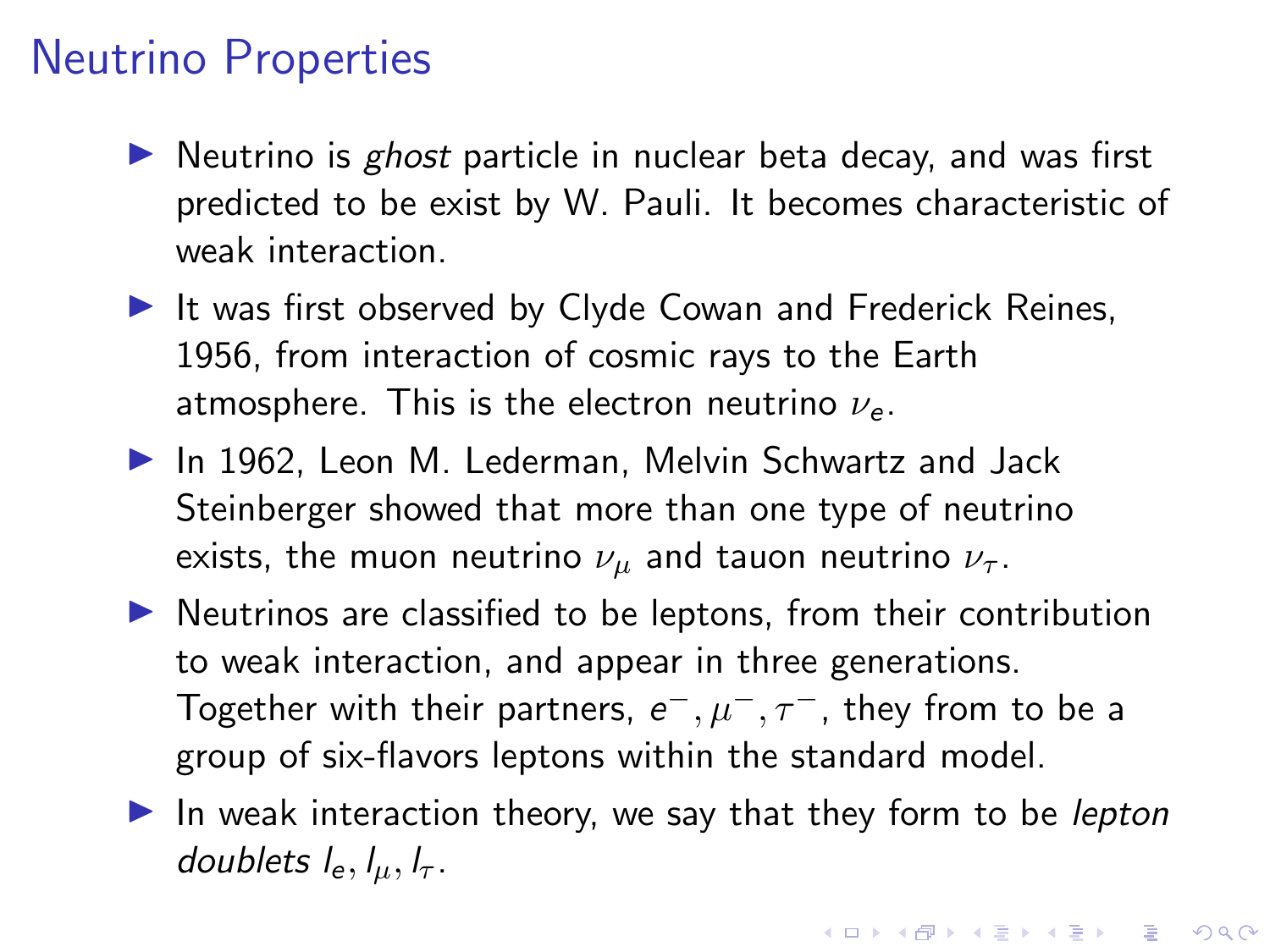#### $\blacktriangleright$  Lepton doublets

| Q/e              | $L_e = -1$                                              | $L_{\mu}=-1$                                                | $L_{\tau}=-1$                        |
|------------------|---------------------------------------------------------|-------------------------------------------------------------|--------------------------------------|
| $\bf{0}$<br>$+1$ | $\begin{pmatrix} \overline{\nu}_e \\ e^+ \end{pmatrix}$ | $\begin{pmatrix} \overline{v}_{\mu} \\ \mu^+ \end{pmatrix}$ | $\frac{\overline{v}_{\tau}}{\tau^+}$ |
| Q/e              | $L_{\epsilon} = 1$                                      | $L_{\mu} = 1$                                               | $L_{\tau} = 1$                       |
| $\bf{0}$<br>-1   | $v_e$ =                                                 | $v_\mu$<br>$\mu^-$                                          |                                      |

 $\blacktriangleright$  Neutrinos have small masses when compared to other fermions within the standard model



 $\mathbb{B}$  $2990$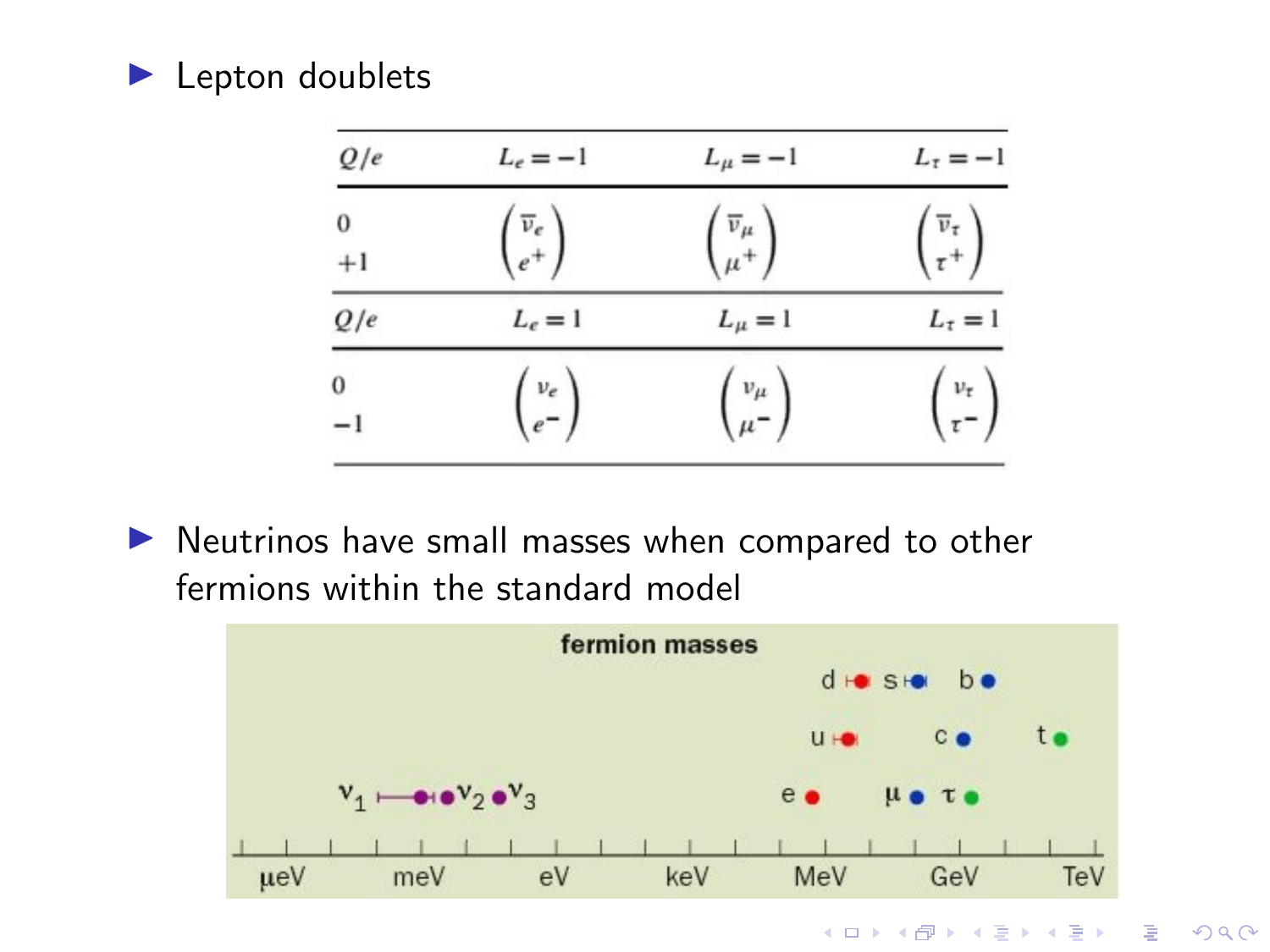### Interaction with Matter

 $\blacktriangleright$  In weak interaction theory, lepton doublets can coupling to massive charged vector bosons, with coupling constant  $G_F$ .

$$
W^{-} \rightarrow e^{-} + \nu_{e} \qquad W^{+} \rightarrow e^{+} + \bar{\nu}_{e} \qquad (22.1)
$$
  
\n
$$
\rightarrow \mu^{-} + \nu_{\mu} \qquad \rightarrow \mu^{+} + \bar{\nu}_{\mu}
$$
  
\n
$$
\rightarrow \tau^{-} + \nu_{\tau} \qquad \rightarrow \tau^{+} + \bar{\nu}_{\tau}
$$

 $\mathbf{A} \equiv \mathbf{A} + \mathbf{A} + \mathbf{B} + \mathbf{A} + \mathbf{B} + \mathbf{A} + \mathbf{B} + \mathbf{A} + \mathbf{B} + \mathbf{A} + \mathbf{B} + \mathbf{A} + \mathbf{B} + \mathbf{A} + \mathbf{B} + \mathbf{A} + \mathbf{B} + \mathbf{A} + \mathbf{B} + \mathbf{A} + \mathbf{B} + \mathbf{A} + \mathbf{B} + \mathbf{A} + \mathbf{B} + \mathbf{A} + \mathbf{B} + \mathbf{A} + \mathbf{B} + \mathbf{A} + \math$ 

The neutral massive vector boson  $Z^0$  will couple to  $e^-e^+$ pair, or  $\nu_e \bar{\nu}_e$ 

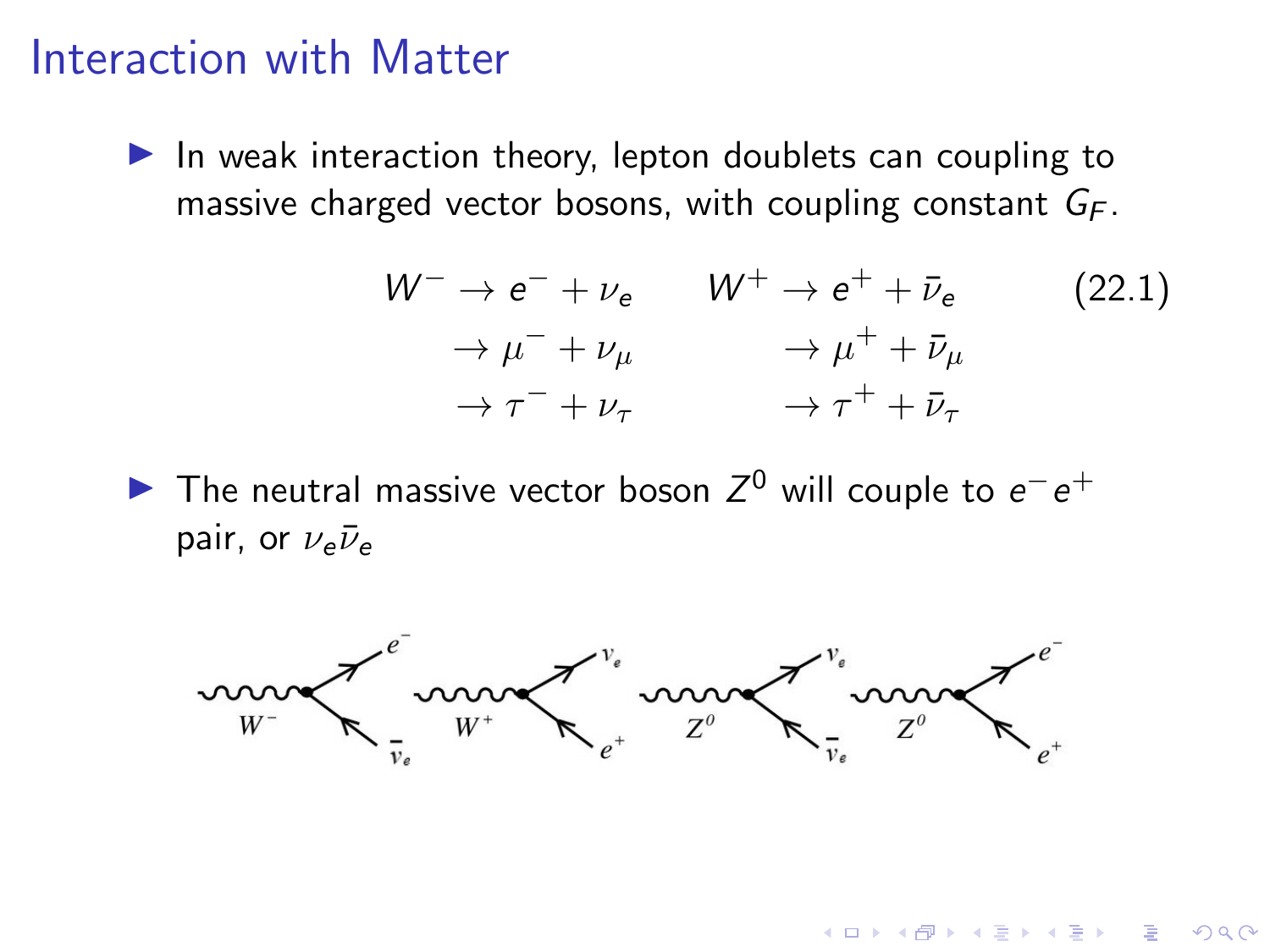$\blacktriangleright$  Interactions of neutrino with nuclear matter



 $290$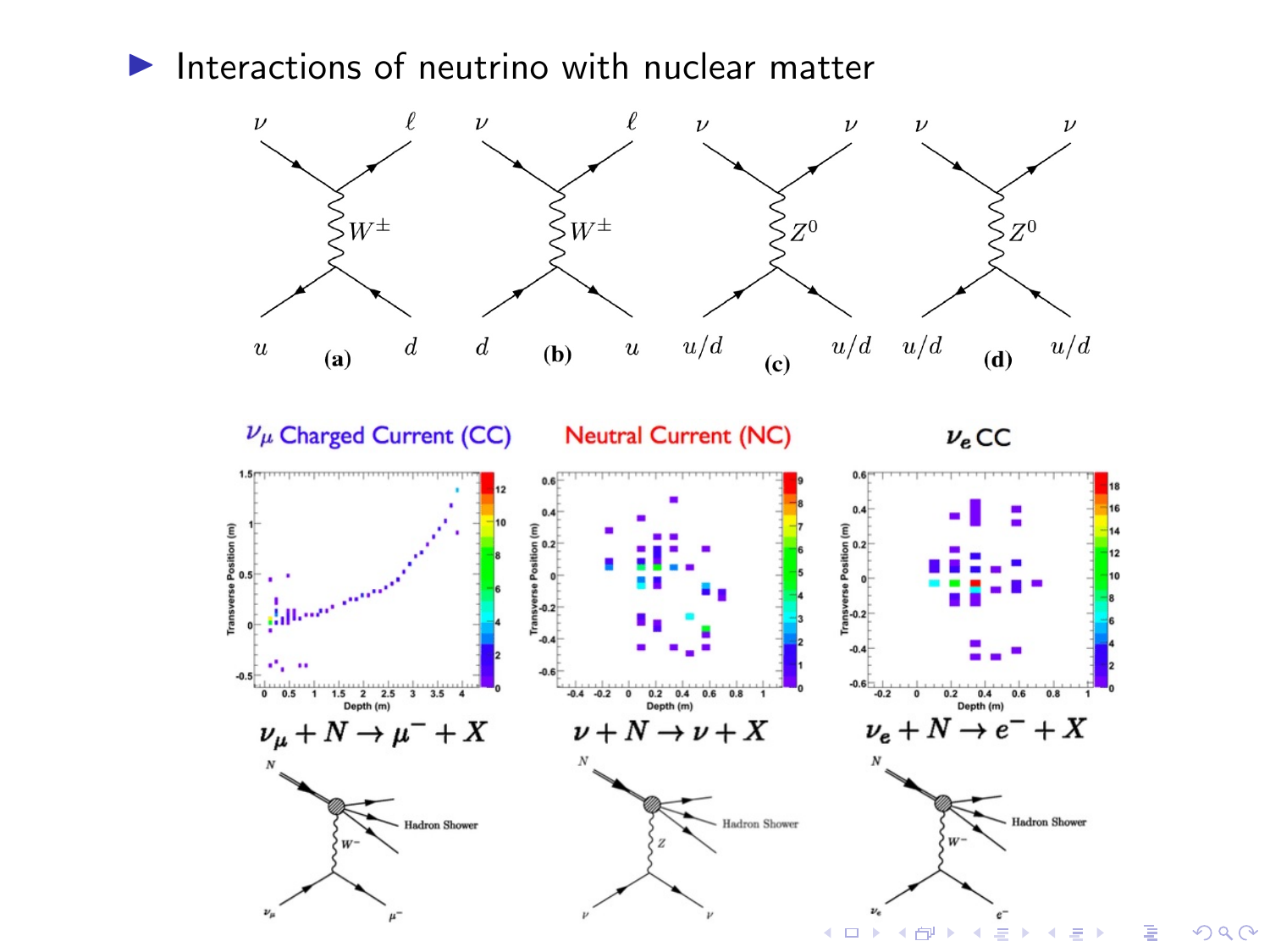

**I** Kamiokande (Japan):  $\nu_e + e \rightarrow \nu_e + e$ , with water detector + cherenkov radiation detection



K ロ ▶ K 個 ▶ K 할 ▶ K 할 ▶ 이 할 → 이익 @

 $\blacktriangleright$  Today it was developed to be super-kamiokande and hyper-kamiokande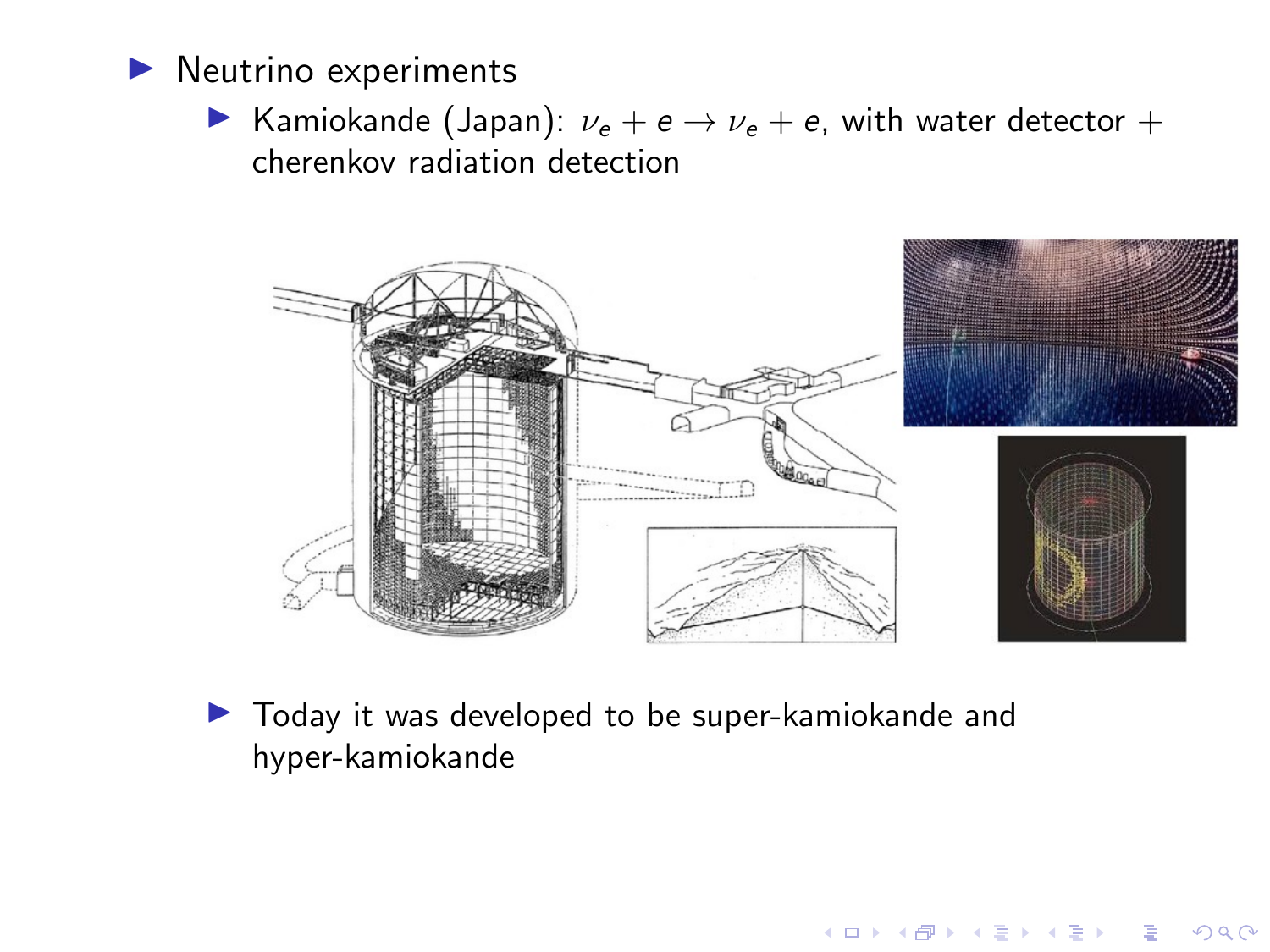

**►** IceCube (International):  $\nu + N \rightarrow \nu + X$ , with Ice detector + Cherenkov radiation detection







K ロ ▶ K 레 ▶ K 코 ▶ K 코 ▶ 『코 │ ◆ 9 Q Q ↓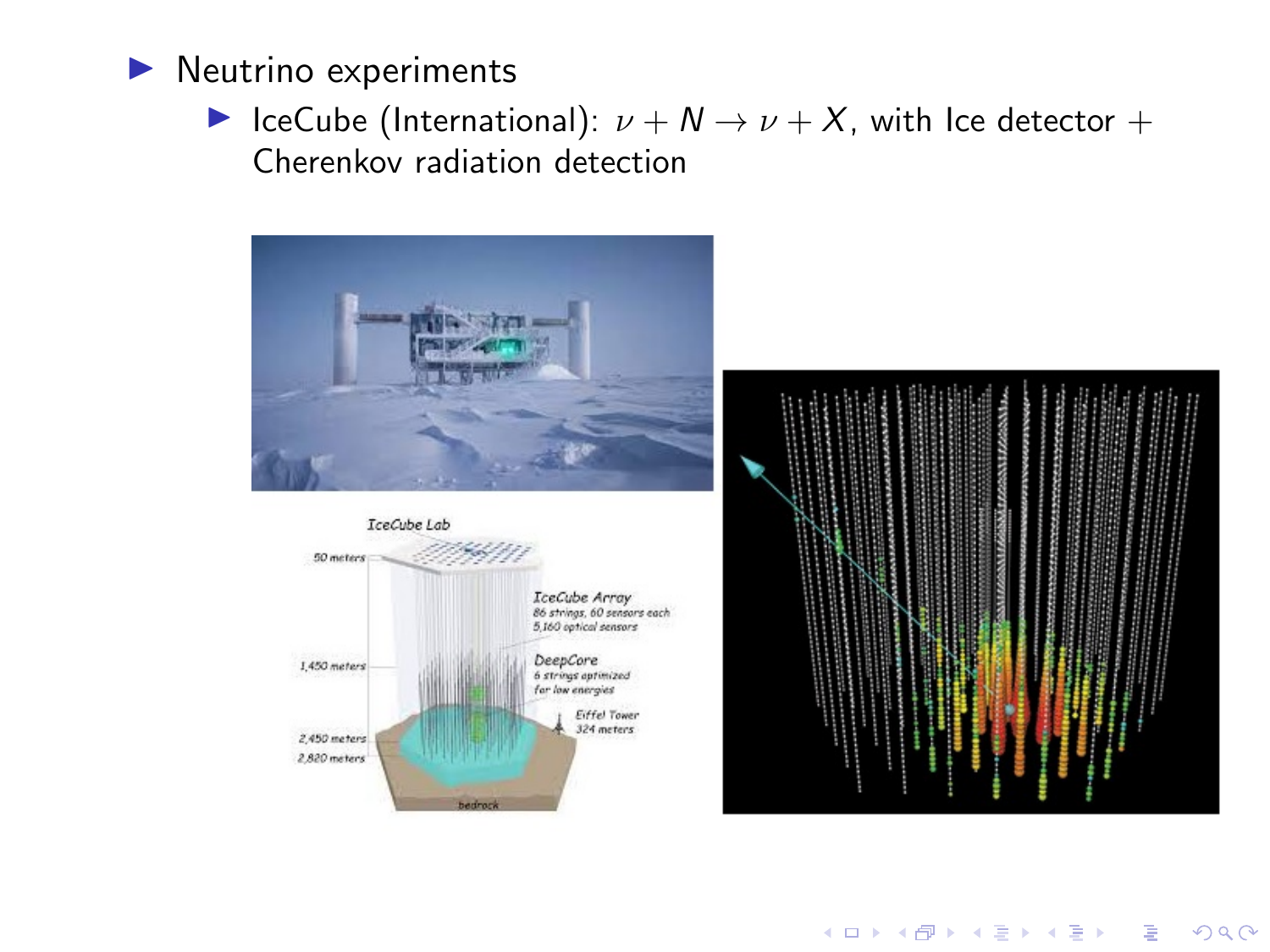



#### $\blacktriangleright$  Neutrio masses and their oscillation



 $2Q$